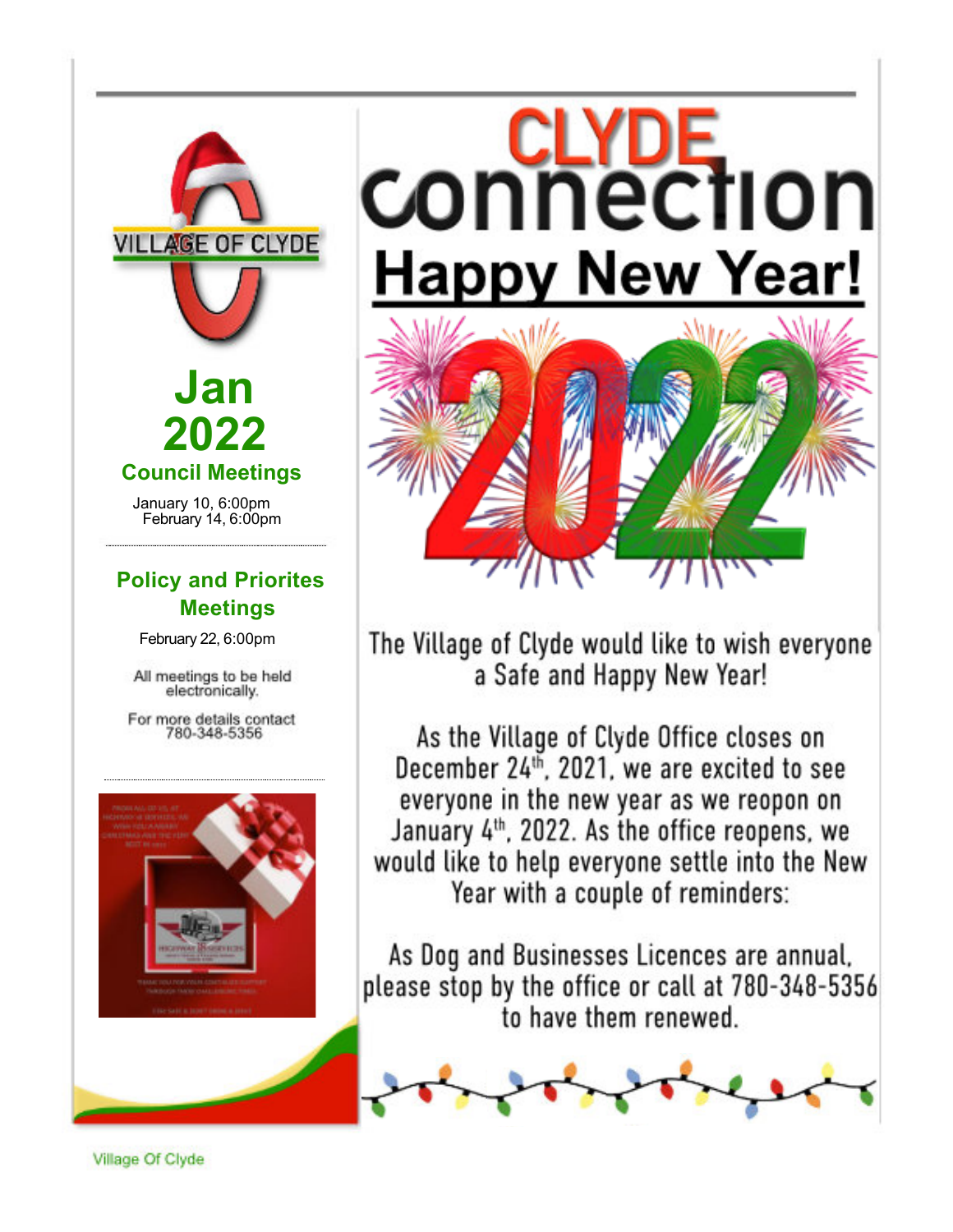### Clyde Ag Society Information



Are you looking for a new or fun activity to do during the week? The Village of Clyde Ag Society would like to let you know that they will be starting Pickle Ball. This activity will be held every Wednesday Night at 7:00 pm located at the Clyde Curling Complex. The only requirements that are needed are proof of double vaccination and a \$3.00 entry fee per night. If you would like anymore information, please contact the Village of Clyde Office at 780-348-5356. We hope to see you there!

The Clyde Ag Society is also having their Anual Geneneral Meeting on January 25th, 2022. It will be held at 7:30 pm located at the Clyde Curling Complex. For more information please call the office or email at admin@villageofclyde.ca.

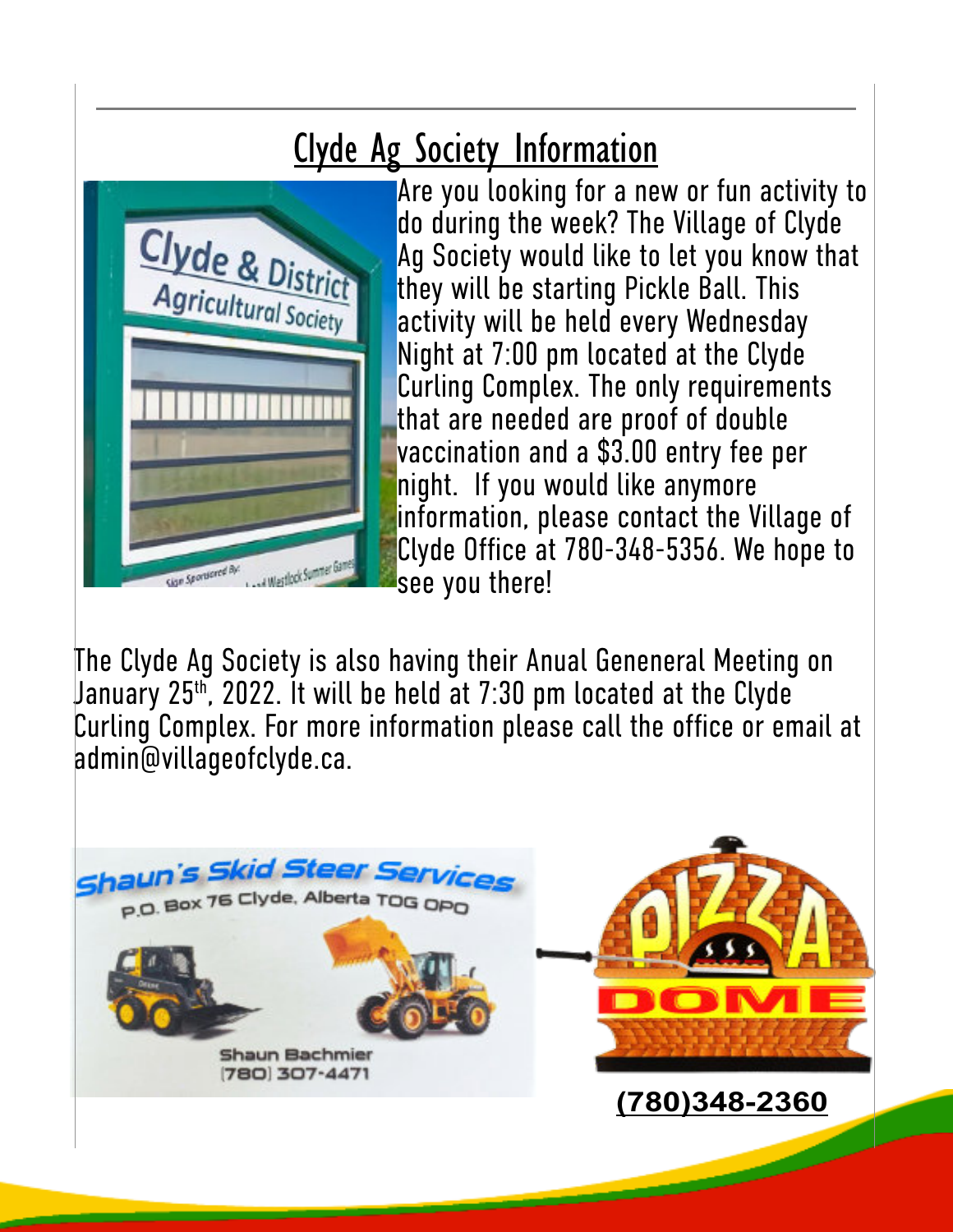### **FCSS & District Community Involvement**



we want to hear from you. ESTLOCK AND DISTRICT **CCIAL DEVELOPMENT STRAT** 

**Community Survey** 



Coming: January 4

"The way we live our daily lives, connect with family, friends, and neighbours, and participate in groups and organizations is important to our quality of life. Westlock and District FCSS is asking for your thoughts about how our community can help everyone feel welcome and included.

A new Social Development Strategy will provide direction and agreement about how we work together to create a

community that feels great - for everyone. THe Social Development Strategy Community Survey will go live between January 4<sup>th</sup> and January  $14<sup>th</sup>$ , we invite you to visit the survey at https://

www.surveymonkey.com/r/ westlockmatters and share your voice with us!"

There is a new and easy way to access this survey as well right from your smart phone. Just scan the QR code below and it will bring you right to it for your easiest convenience. Westlock and District would like to have as much input from the community as they can get to make sure everyone has a chance to be heard.